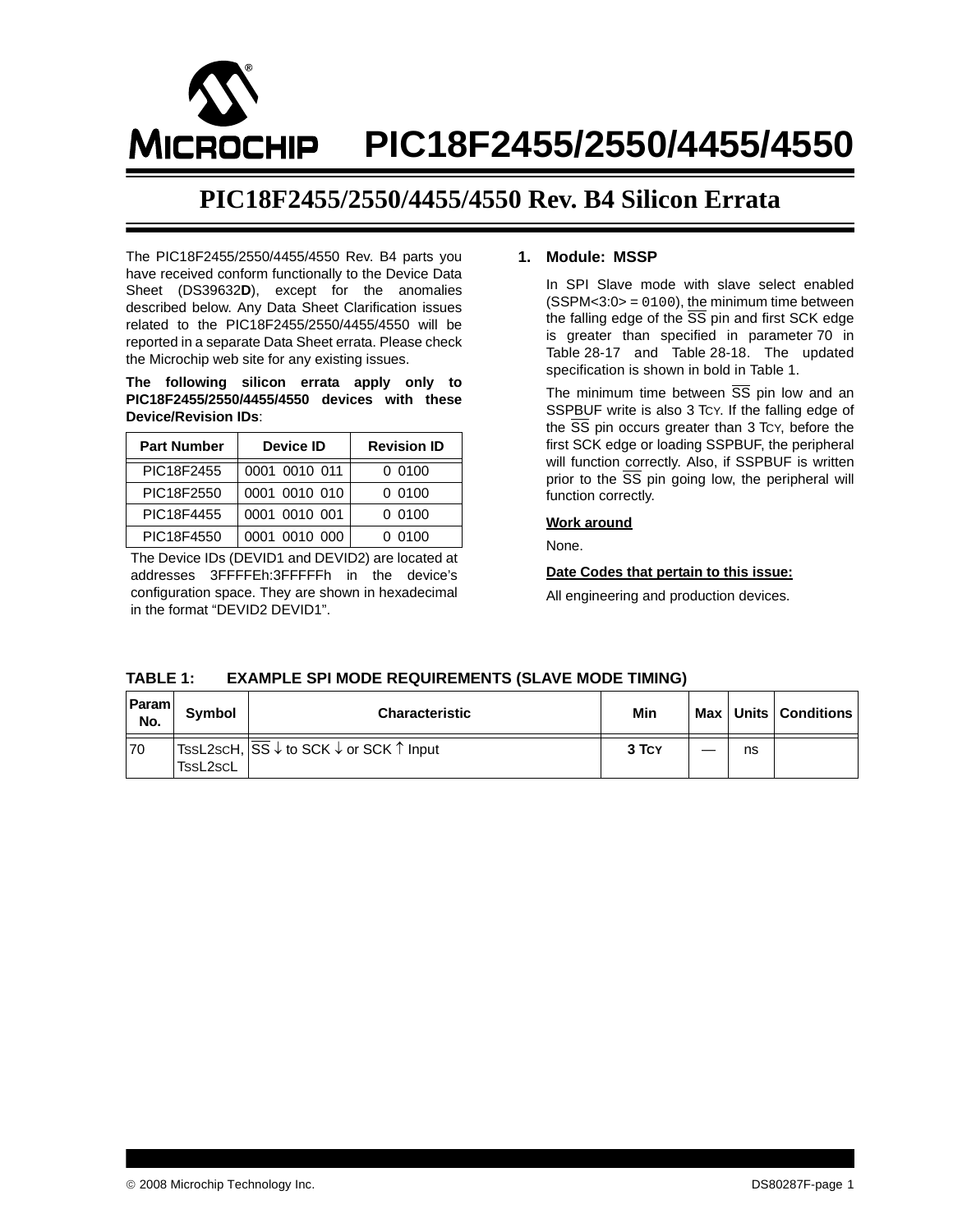# **2. Module: MSSP**

With MSSP in SPI Master mode, FOSC/64 or Timer2/2 clock rate and  $CKE = 0$ , a write collision may occur if SSPBUF is loaded immediately after the transfer is complete. A delay may be required after the MSSP Interrupt Flag bit, SSPIF, is set or the Buffer Full bit, BF, is set and before writing SSPBUF. If the delay is insufficiently short, a write collision may occur as indicated by the WCOL bit being set.

#### **Work around**

Add a software delay of one SCK period after detecting the completed transfer and prior to updating the SSPBUF contents. Verify the WCOL bit is clear after writing SSPBUF. If the WCOL is set, clear the bit in software and rewrite the SSPBUF register.

#### **Date Codes that pertain to this issue:**

All engineering and production devices.

# **3. Module: ECCP (PWM Mode)**

When configured for half-bridge operation with dead band (CCPxCON<7:6> =  $10$ ), the PWM output may be corrupted for certain values of the PWM duty cycle. This can occur when these additional criteria are also met:

- a non-zero dead-band delay is specified  $(PDC6:PDC0 > 0);$  and
- the duty cycle has a value of 0 through 3, or 4n + 3 (n ≥ 1).

## **Work around**

None.

## **Date Codes that pertain to this issue:**

All engineering and production devices.

# **4. Module: Timer1 and Timer3**

For Timer1 or Timer3, if the TMRxH and TMRxL registers are written to in consecutive instruction cycles, the timer may not be updated with the correct value when configured for externally clocked 8-Bit Asynchronous mode (T1CON<7:0> or T3CON<7:0> =  $0xxx$  x111).

For the purposes of this issue, instructions that directly affect the contents of the Timer registers are considered to be writes. This includes CLRF, SETF and MOVF instructions.

## **Work around**

Insert a delay of one or more instruction cycles between writes to TMRxH and TMRxL. This delay can be a NOP, or any instruction that does not access the Timer registers ([Example 1\)](#page-1-0).

## <span id="page-1-0"></span>**EXAMPLE 1:**

CLRF TMR1H MOVLW T1Offset ; 1 Tcy delay MOVWF TMR1L

## **Date Codes that pertain to this issue:**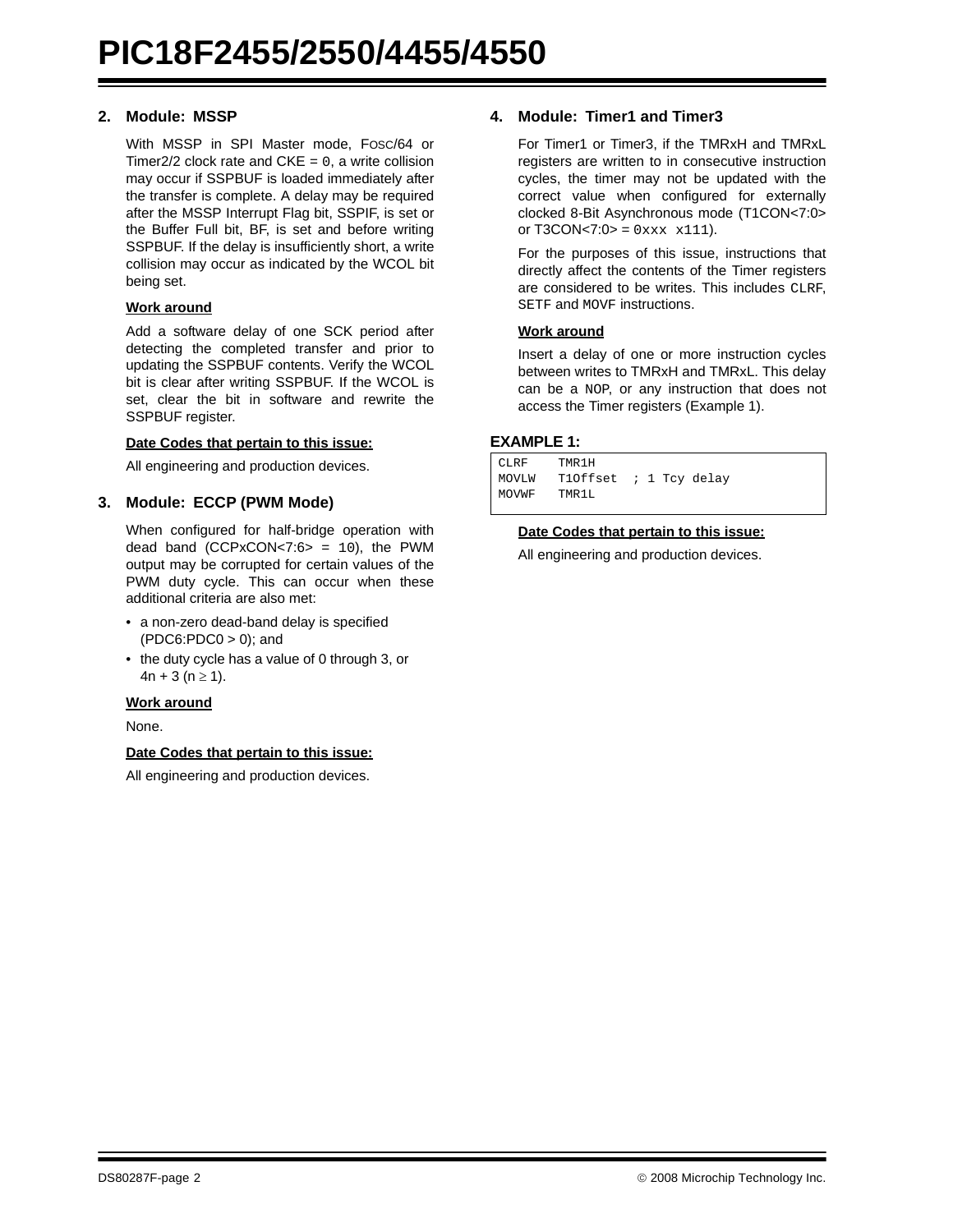#### **5. Module: ADC**

When the A/D clock source is selected as 2 Tosc or RC (when ADCS2:ADCS0 =  $000$  or  $x11$ ), in extremely rare cases, the EIL (Integral Linearity Error) and EDL (Differential Linearity Error) may exceed the data sheet specification at codes 511 and 512 only.

#### **Work around**

Select a different A/D clock source (4 Tosc, 8 TOSC, 16 TOSC, 32 TOSC, 64 TOSC) and avoid selecting the 2 TOSC or RC modes.

#### **Date Codes that pertain to this issue:**

All engineering and production devices.

#### **6. Module: EUSART**

In Synchronous Master mode, while transmitting the Most Significant data bit, the data line (DT) may change state before the bit finishes transmitting. If the receiver samples the data line later than 0.5 bit times + 1.5 TCY (of the master) after the starting edge of the MSb, the bit may be read incorrectly.

#### **Work around**

None.

#### **Date Codes that pertain to this issue:**

All engineering and production devices.

# **7. Module: EUSART**

One bit has been added to the BAUDCON register and one bit has been renamed.

- Added bit RXDTP, in the location BAUDCON<5>
- Renamed bit TXCKP (formerly named SCKP), in the location BAUDCON<4>

The TXCKP (BAUDCON<4>) and RXDTP (BAUDCON<5>) bits enable the TX and RX signals to be inverted (polarity reversed).

Register 20-3 is changed to function as shown.

#### **Work around**

None required.

#### **Date Codes that pertain to this issue:**

All engineering and production devices of silicon revision B4 or later have the added functionality. The RXDTP bit is not implemented, and the SCKP bit has no effect in Asynchronous mode, on all silicon revision A3 devices.

## **REGISTER 20-3: BAUDCON: BAUD RATE CONTROL REGISTER**

| $R/W-0$       | $R-1$        | $R/W-0$      | $R/W-0$      | $R/W-0$ | U-0 | $R/W-0$    | $R/W-0$      |
|---------------|--------------|--------------|--------------|---------|-----|------------|--------------|
| <b>ABDOVF</b> | <b>RCIDL</b> | <b>RXDTP</b> | <b>TXCKP</b> | BRG16   |     | <b>WUE</b> | <b>ABDEN</b> |
| bit 7         |              |              |              |         |     |            | bit 0        |
|               |              |              |              |         |     |            |              |

| ∣Legend:               |                     |                                      |                             |
|------------------------|---------------------|--------------------------------------|-----------------------------|
| $IR = Readable bit$    | $W = W$ ritable bit | $U =$ Unimplemented bit, read as '0' |                             |
| $l - n =$ Value at POR | $'1'$ = Bit is set  | $'0'$ = Bit is cleared               | $x = \text{Bit}$ is unknown |

| bit 7 | <b>ABDOVF:</b> Auto-Baud Acquisition Rollover Status bit                                                                              |
|-------|---------------------------------------------------------------------------------------------------------------------------------------|
|       | 1 = A BRG rollover has occurred during Auto-Baud Rate Detect mode (must be cleared in software)<br>$0 =$ No BRG rollover has occurred |
| bit 6 | <b>RCIDL:</b> Receive Operation Idle Status bit                                                                                       |
|       | $1 =$ Receive operation is Idle                                                                                                       |
|       | $0 =$ Receive operation is Active                                                                                                     |
| bit 5 | <b>RXDTP:</b> Received Data Polarity Select bit                                                                                       |
|       | Asynchronous mode:                                                                                                                    |
|       | $1 =$ Receive data (RX) is inverted. Idle state is a low level.                                                                       |
|       | $0 = No$ inversion of received or transmitted data.                                                                                   |
|       | Synchronous modes:                                                                                                                    |
|       | $1 =$ Received data is inverted, transmitted data is <i>not</i> inverted.<br>$0 = No$ inversion of received or transmitted data.      |
|       |                                                                                                                                       |
|       |                                                                                                                                       |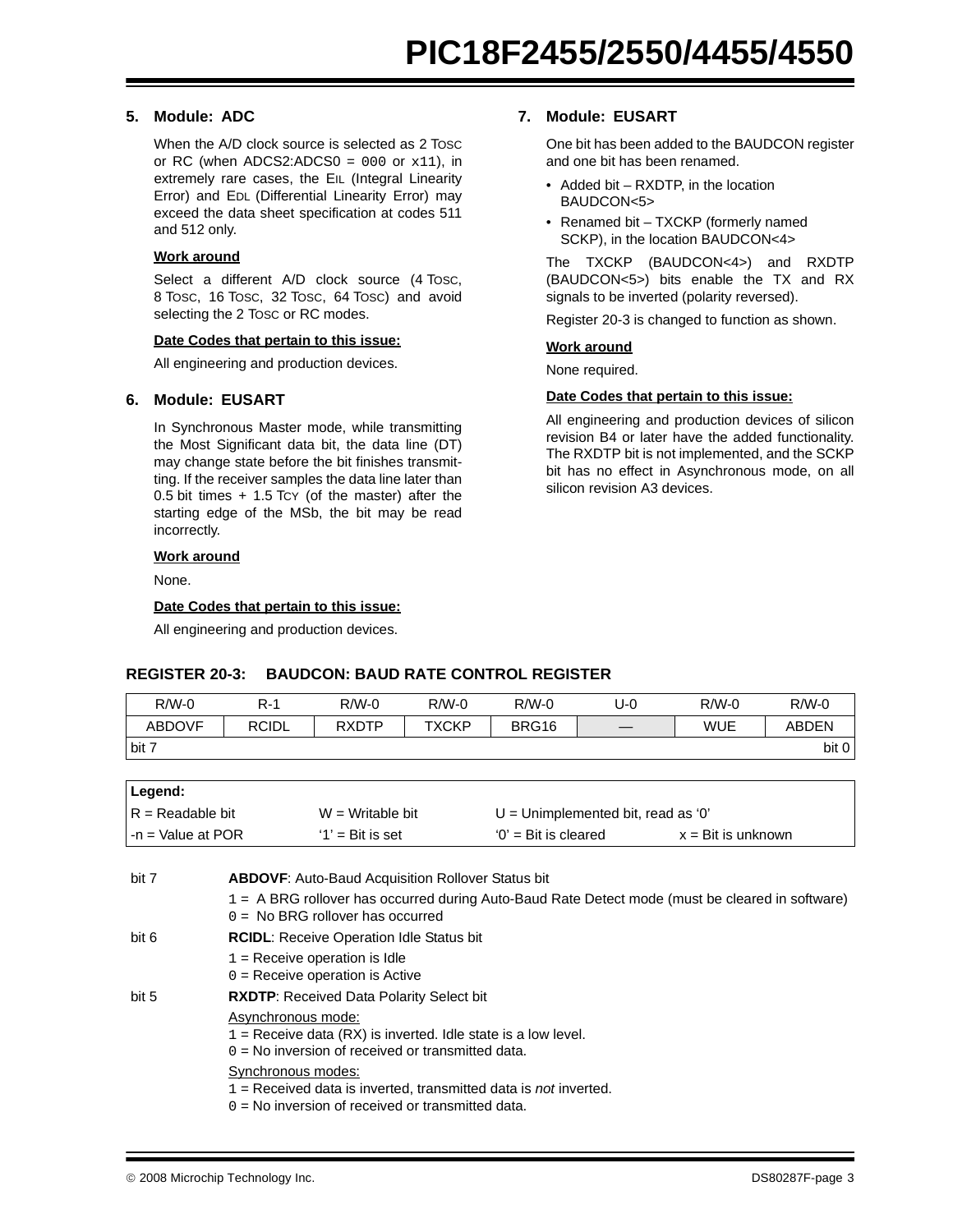# **REGISTER 20-3: BAUDCON: BAUD RATE CONTROL REGISTER (CONTINUED)**

| bit 4 | <b>TXCKP:</b> Clock and Data Polarity Select bit                                                                                                                                                                       |
|-------|------------------------------------------------------------------------------------------------------------------------------------------------------------------------------------------------------------------------|
|       | Asynchronous mode:<br>$1 =$ Transmit data (TX) is inverted. Idle state is a low level.<br>$0 = No$ inversion of transmit data. Idle state is a high level.                                                             |
|       | Synchronous modes:<br>$1 =$ Idle state for clock (CK) is a high level<br>$0 =$ Idle state for clock (CK) is a low level                                                                                                |
| bit 3 | BRG16: 16-Bit Baud Rate Register Enable bit                                                                                                                                                                            |
|       | $1 = 16$ -bit Baud Rate Generator – SPBRGH and SPBRG<br>$0 = 8$ -bit Baud Rate Generator – SPBRG only (Compatible mode), SPBRGH value ignored                                                                          |
| bit 2 | Unimplemented: Read as '0'                                                                                                                                                                                             |
| bit 1 | <b>WUE:</b> Wake-up Enable bit                                                                                                                                                                                         |
|       | Asynchronous mode:<br>$1 =$ EUSART will continue to sample the RX pin – interrupt generated on falling edge; bit cleared in<br>hardware on following rising edge<br>$0 = RX$ pin not monitored or rising edge detected |
|       | Synchronous mode:<br>Unused in this mode.                                                                                                                                                                              |
| bit 0 | <b>ABDEN:</b> Auto-Baud Detect Enable bit                                                                                                                                                                              |
|       | Asynchronous mode:<br>$1 =$ Enable baud rate measurement on the next character. Requires reception of a Sync field (55h);<br>cleared in hardware upon completion.<br>0 = Baud rate measurement disabled or completed   |
|       | Synchronous mode:<br>Unused in this mode.                                                                                                                                                                              |

## **8. Module: Electrical Characteristics (BOR)**

Certain operating conditions can move the effective Brown-out Reset (BOR) threshold outside of the range specified in the electrical characteristics of the device data sheet (parameter D005).

The BOR threshold has been observed to increase with high device operating frequencies, some table read operations and heavy loading on the USB voltage regulator. When all of these conditions are present, BOR has been observed with VDD 20 percent higher than the VBOR value specified for a given <BORV1:BORV0> setting.

The BOR threshold may decrease under other conditions, such as during Sleep, where it may not occur until VDD is 120 mV below the specified minimums.

#### **Work around**

None.

#### **Date Codes that pertain to this issue:**

All engineering and production devices.

## **9. Module: MSSP (SPI Slave)**

If configured in SPI Slave mode, the MSSP may not successfully recognize data packets generated by an external master processor. This applies to all SPI Slave modes (CKE/CKP =  $1$  or 0), whether or not slave select is enabled (SSPM3:SSPM0 =  $010x$ ).

#### **Work around**

Insert a series resistor between the SPI master Serial Data Out (SDO) and the corresponding SPI slave Serial Data In (SDI) input line of the microcontroller. The required value for the resistor varies with the application system's characteristics and the process variations between the microcontrollers.

Experimentation and thorough testing are encouraged.

#### **Date Codes that pertain to this issue:**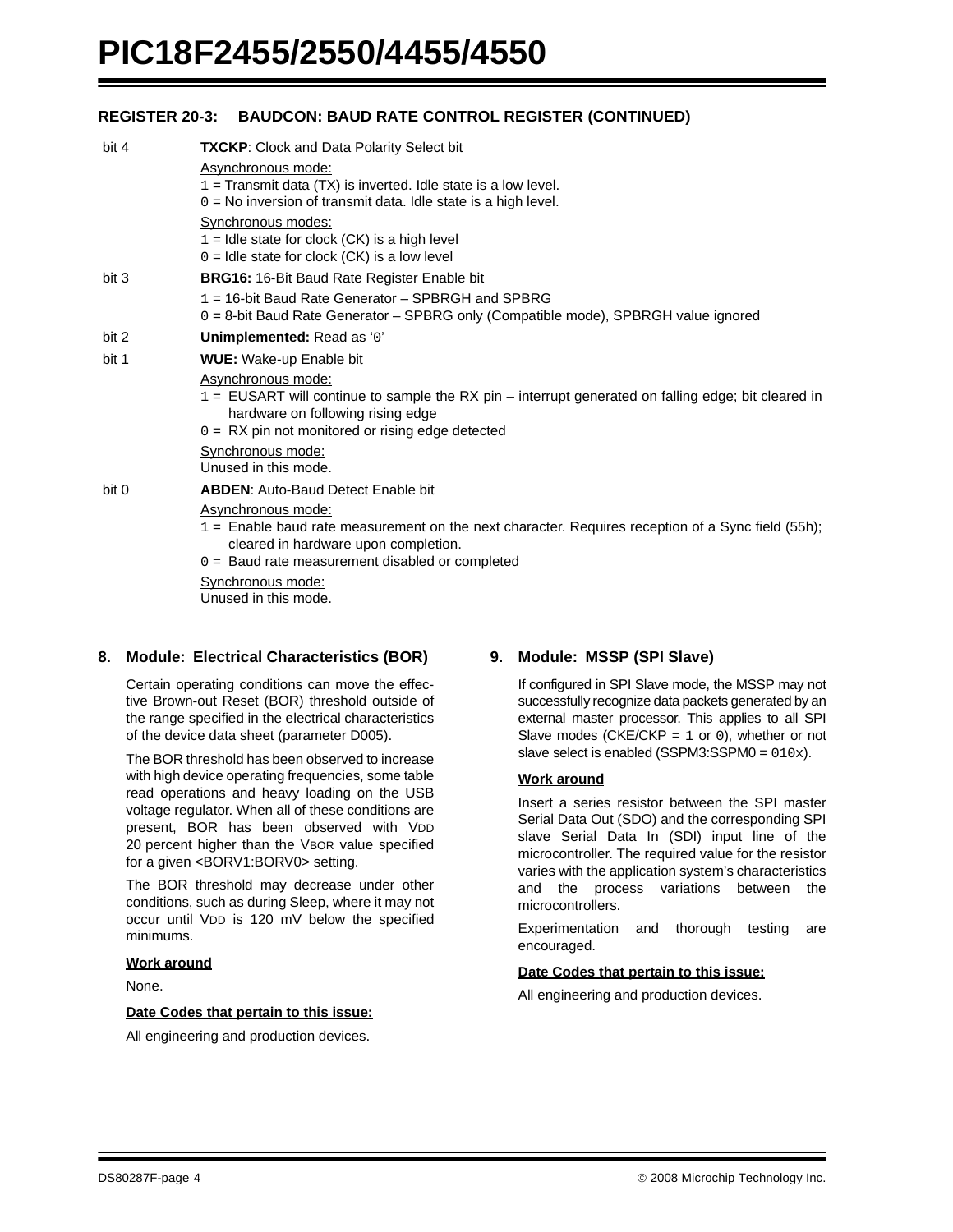# **10. Module: MSSP**

When operated in I<sup>2</sup>C™ Master mode, the I<sup>2</sup>C baud rate may be somewhat slower than predicted by the following formula:

$$
I^{2}C\text{ Master mode, clock} = \frac{F_{\text{OSC}}}{4 \cdot (\text{SSPADD} + 1)}
$$

# **Work around**

If the target application is sensitive to the baud rate and requires more precision, the SSPADD value can be adjusted to compensate.

If this work around is going to be used, it is recommended that the firmware first check the Revision ID by reading the DEVID1 value at address 3FFFFEh. Silicon revisions B6 and B7 will match the  $I^2C$  baud rate predicted by the given formula.

## **Date Codes that pertain to this issue:**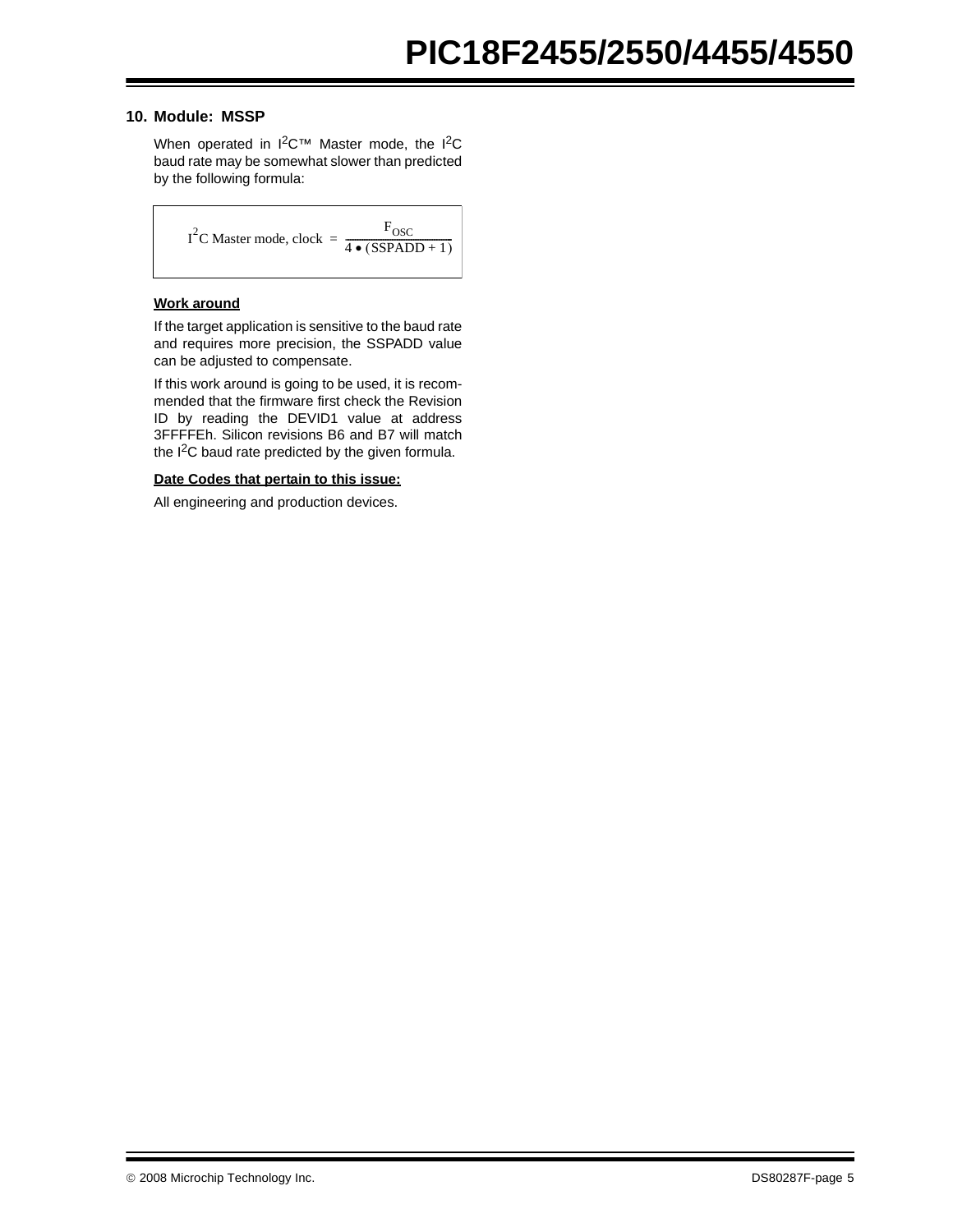# **PIC18F2455/2550/4455/4550**

# **REVISION HISTORY**

Rev A Document (08/2006) First revision of this document. Silicon issues 1-2 (MSSP) and 3 (ECCP – PWM Mode).

Rev B Document (10/2006) Added silicon issue 4 (Timer1 and Timer3).

Rev C Document (7/2007) Added silicon issue 5 (ADC) and 6-7 (EUSART).

Rev D Document (3/2008) Added silicon issue 8 Electrical Characteristics (BOR).

Rev E Document (4/2008) Added silicon issue 9 (MSSP – SPI Slave).

Rev F Document (9/2008) Added silicon issue 10 (MSSP).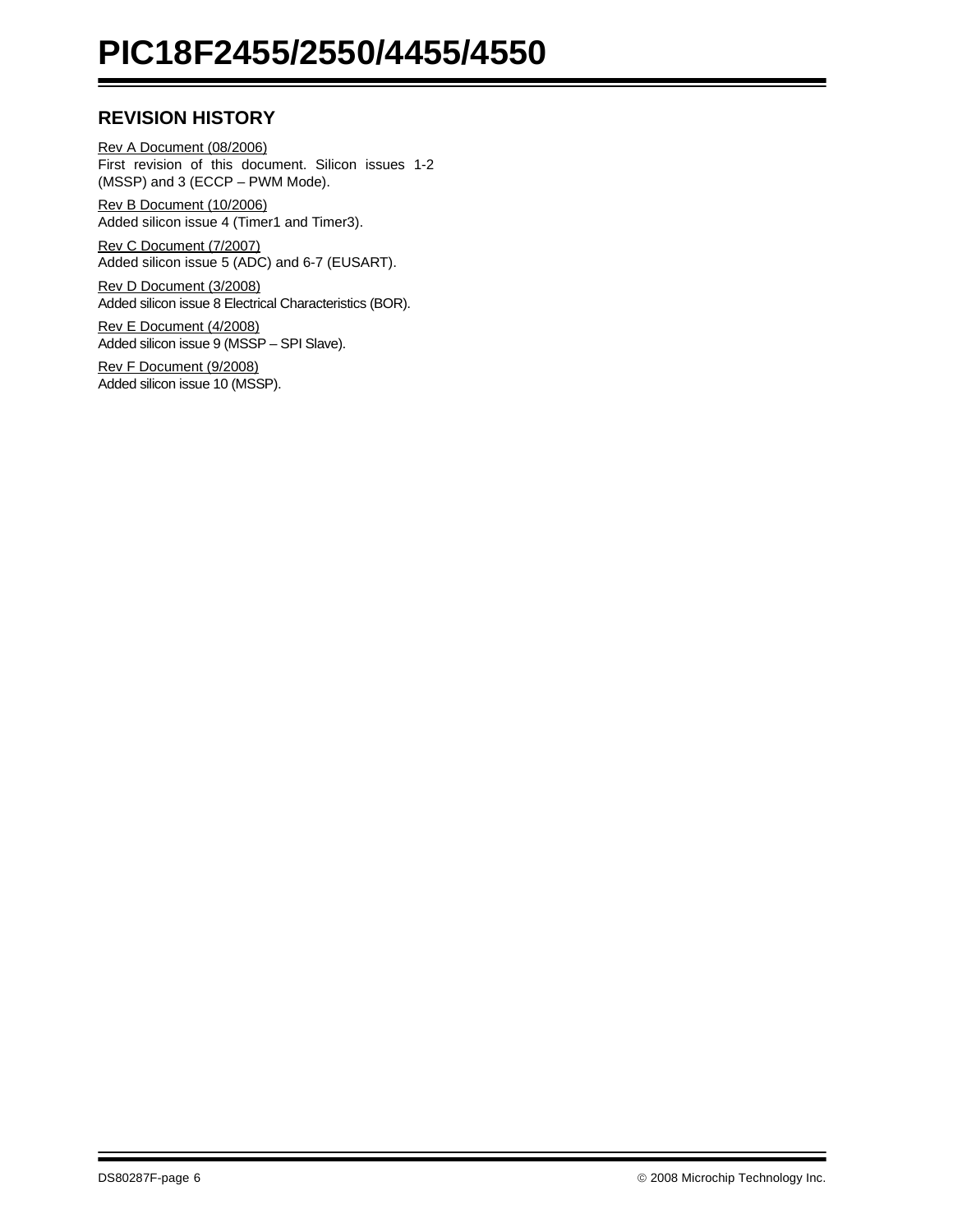#### **Note the following details of the code protection feature on Microchip devices:**

- Microchip products meet the specification contained in their particular Microchip Data Sheet.
- Microchip believes that its family of products is one of the most secure families of its kind on the market today, when used in the intended manner and under normal conditions.
- There are dishonest and possibly illegal methods used to breach the code protection feature. All of these methods, to our knowledge, require using the Microchip products in a manner outside the operating specifications contained in Microchip's Data Sheets. Most likely, the person doing so is engaged in theft of intellectual property.
- Microchip is willing to work with the customer who is concerned about the integrity of their code.
- Neither Microchip nor any other semiconductor manufacturer can guarantee the security of their code. Code protection does not mean that we are guaranteeing the product as "unbreakable."

Code protection is constantly evolving. We at Microchip are committed to continuously improving the code protection features of our products. Attempts to break Microchip's code protection feature may be a violation of the Digital Millennium Copyright Act. If such acts allow unauthorized access to your software or other copyrighted work, you may have a right to sue for relief under that Act.

Information contained in this publication regarding device applications and the like is provided only for your convenience and may be superseded by updates. It is your responsibility to ensure that your application meets with your specifications. MICROCHIP MAKES NO REPRESENTATIONS OR WARRANTIES OF ANY KIND WHETHER EXPRESS OR IMPLIED, WRITTEN OR ORAL, STATUTORY OR OTHERWISE, RELATED TO THE INFORMATION, INCLUDING BUT NOT LIMITED TO ITS CONDITION, QUALITY, PERFORMANCE, MERCHANTABILITY OR FITNESS FOR PURPOSE**.** Microchip disclaims all liability arising from this information and its use. Use of Microchip devices in life support and/or safety applications is entirely at the buyer's risk, and the buyer agrees to defend, indemnify and hold harmless Microchip from any and all damages, claims, suits, or expenses resulting from such use. No licenses are conveyed, implicitly or otherwise, under any Microchip intellectual property rights.

#### **Trademarks**

The Microchip name and logo, the Microchip logo, Accuron, dsPIC, KEELOQ, KEELOQ logo, MPLAB, PIC, PICmicro, PICSTART, rfPIC and SmartShunt are registered trademarks of Microchip Technology Incorporated in the U.S.A. and other countries.

FilterLab, Linear Active Thermistor, MXDEV, MXLAB, SEEVAL, SmartSensor and The Embedded Control Solutions Company are registered trademarks of Microchip Technology Incorporated in the U.S.A.

Analog-for-the-Digital Age, Application Maestro, CodeGuard, dsPICDEM, dsPICDEM.net, dsPICworks, dsSPEAK, ECAN, ECONOMONITOR, FanSense, In-Circuit Serial Programming, ICSP, ICEPIC, Mindi, MiWi, MPASM, MPLAB Certified logo, MPLIB, MPLINK, mTouch, PICkit, PICDEM, PICDEM.net, PICtail, PIC<sup>32</sup> logo, PowerCal, PowerInfo, PowerMate, PowerTool, REAL ICE, rfLAB, Select Mode, Total Endurance, UNI/O, WiperLock and ZENA are trademarks of Microchip Technology Incorporated in the U.S.A. and other countries.

SQTP is a service mark of Microchip Technology Incorporated in the U.S.A.

All other trademarks mentioned herein are property of their respective companies.

© 2008, Microchip Technology Incorporated, Printed in the U.S.A., All Rights Reserved.



# **QUALITY MANAGEMENT SYSTEM CERTIFIED BY DNV**  $=$  ISO/TS 16949:2002  $=$

*Microchip received ISO/TS-16949:2002 certification for its worldwide headquarters, design and wafer fabrication facilities in Chandler and Tempe, Arizona; Gresham, Oregon and design centers in California and India. The Company's quality system processes and procedures are for its PIC® MCUs and dsPIC® DSCs, KEELOQ® code hopping devices, Serial EEPROMs, microperipherals, nonvolatile memory and analog products. In addition, Microchip's quality system for the design and manufacture of development systems is ISO 9001:2000 certified.*